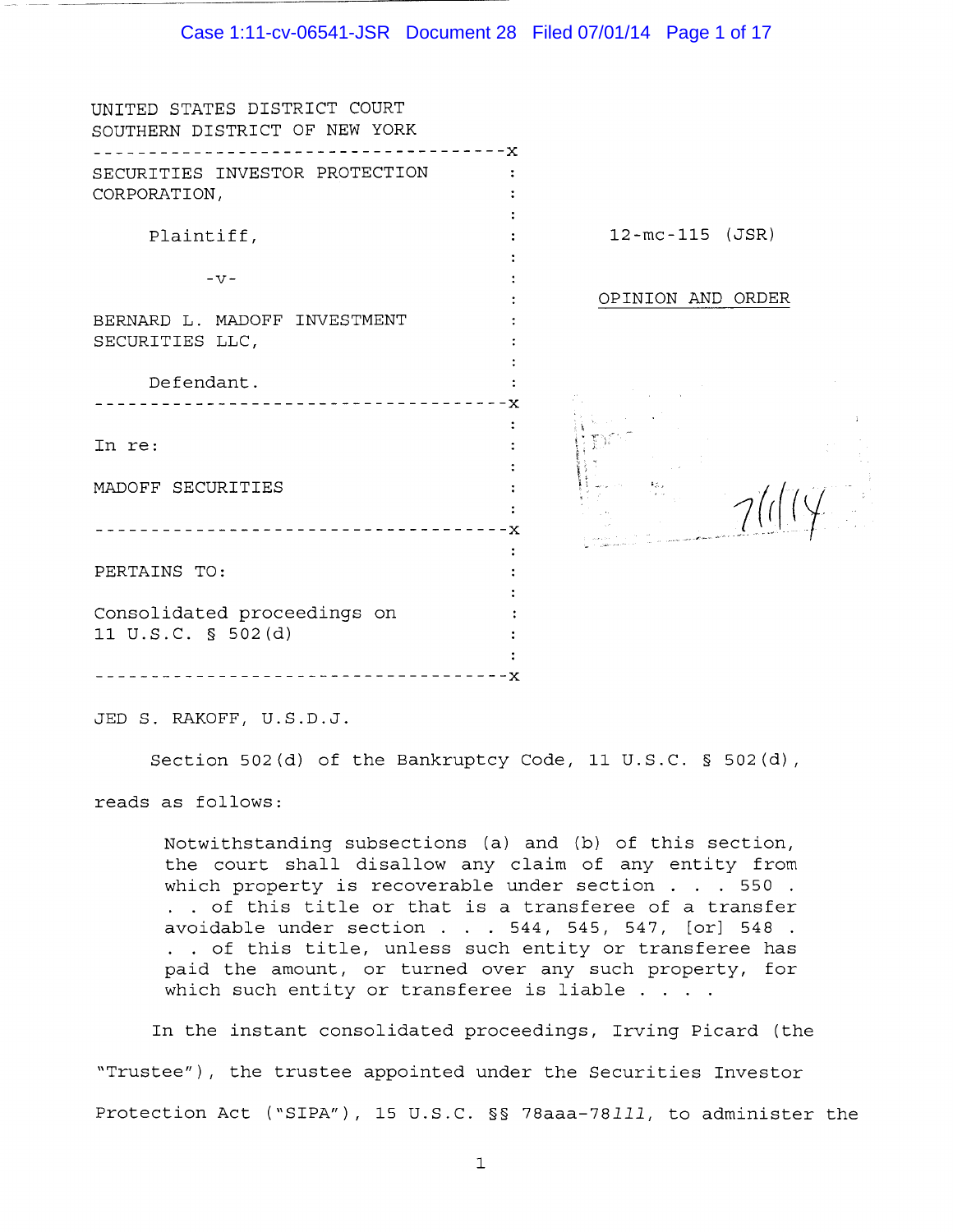## Case 1:11-cv-06541-JSR Document 28 Filed 07/01/14 Page 2 of 17

estate of Bernard L. Madoff Investment Securities LLC ("Madoff Securities"), has brought claims for disallowance of creditor claims under section 502(d) against various defendants in adversary proceedings in the Madoff Securities liquidation. The Court assumes familiarity with the underlying facts of Madoff Securities' fraud and ensuing bankruptcy and recounts here only those facts that are relevant to the instant issues.

As a general matter, a SIPA trustee is "vested with the same powers and title with respect to the debtor and the property of the debtor, including the same rights to avoid preferences, as a trustee in a case under Title 11." 15 U.S.C. § 78fff-l(a). What makes a SIPA bankruptcy different from a run-of-the-mill bankruptcy is, among other things, that SIPA empowers a trustee to recover and distribute to the debtor broker-dealer's customers "customer property," defined as "cash and securities . . . at any time received, acquired, or held by or for the account of a debtor from or for the securities accounts of a customer, and the proceeds of any such property transferred by the debtor, including property unlawfully converted." 15 U.S.C. § 78111(4); see also 15 U.S.C. § 78fff-2(c) (3). For our purposes, Madoff Securities' transfers of customer property were primarily payments to other customers of fictitious "profits" as part of Madoff Securities' efforts to perpetuate its fraud.

As the Trustee collects customer property, customers of the debtor broker-dealer may submit a "written statement of claim" to the Trustee, id. § 78fff-2(a) (2), and the Trustee is required to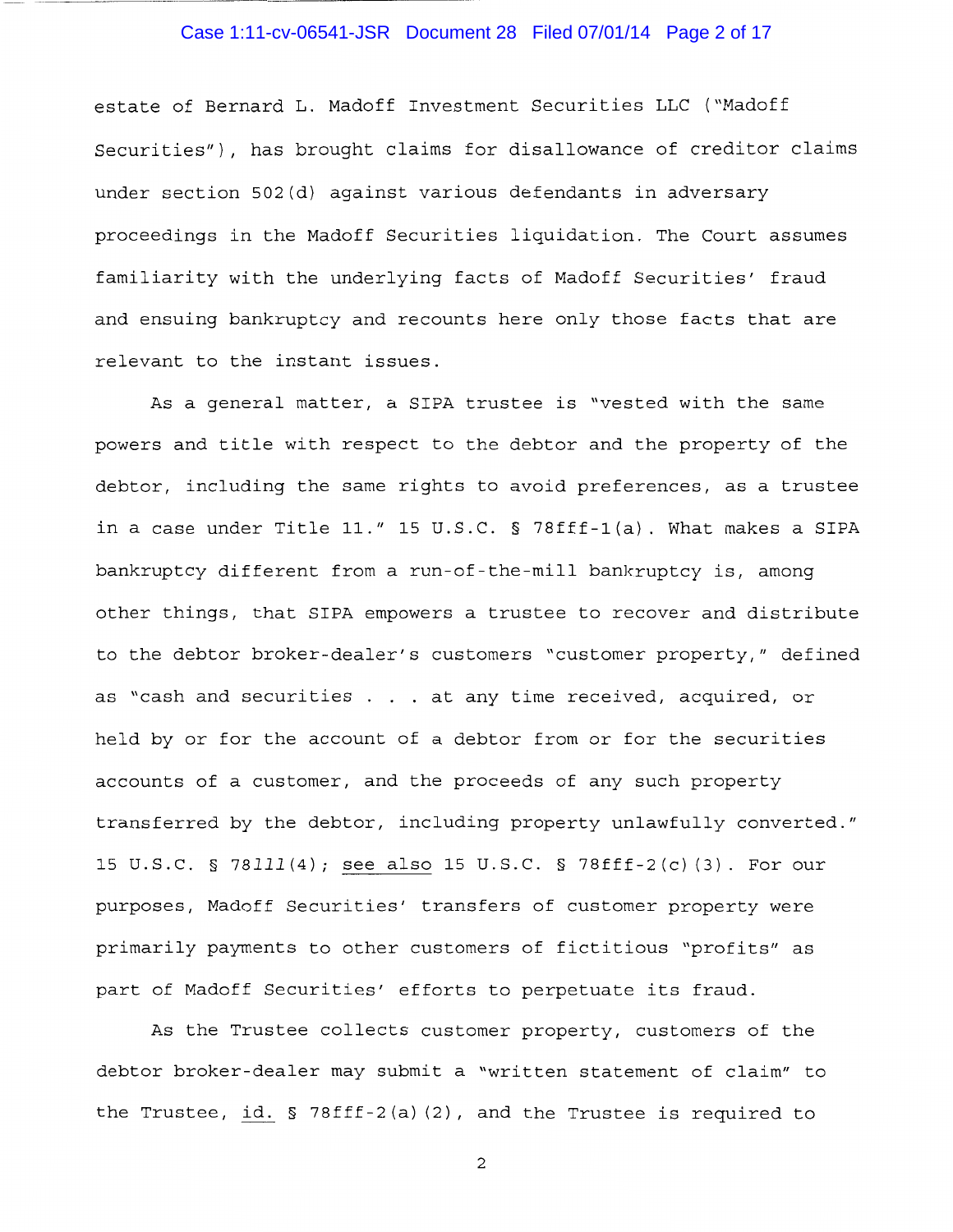# Case 1:11-cv-06541-JSR Document 28 Filed 07/01/14 Page 3 of 17

"promptly discharge" such "net equity claims" from the customer property estate. See id. § 78fff-2(b). A "customer's 'net equity' [is] calculated by the 'Net Investment Method,' crediting the amount of cash deposited by the customer into his or her [Madoff Securities] account, less any amounts withdrawn from it." In re Bernard L. Madoff Inv. Sec. LLC, 654 F.3d 229, 233 (2d Cir. 2011) Thus, a customer who withdrew less than he deposited over the course of his investment with Madoff Securities has a net equity claim and may be entitled to disbursements from the customer property estate for the amount of that net equity. Such customers are also entitled to receive an "advance" from the Trustee, paid by the Securities Investor Protection Corporation ("SIPC"), up to a certain amount, "as may be required to pay or otherwise satisfy claims for the amount by which the net equity of each customer exceeds his ratable share of customer property." 15 U.S.C. § 78fff-3(a).

The defendants in the instant consolidated proceeding are individuals and entities who have filed net equity claims with the Trustee - that is, they are Madoff Securities customers who have received in withdrawals from their Madoff Securities accounts less than they initially invested, and they seek compensation from the Trustee for the remainder of their principal. The Trustee contends, however, that these defendants received avoidable transfers from Madoff Securities, which, under section 502(d) of the Bankruptcy Code, must be returned to the Madoff Securities estate before their net equity claims may be satisfied. See 11 U.S.C. § 502(d)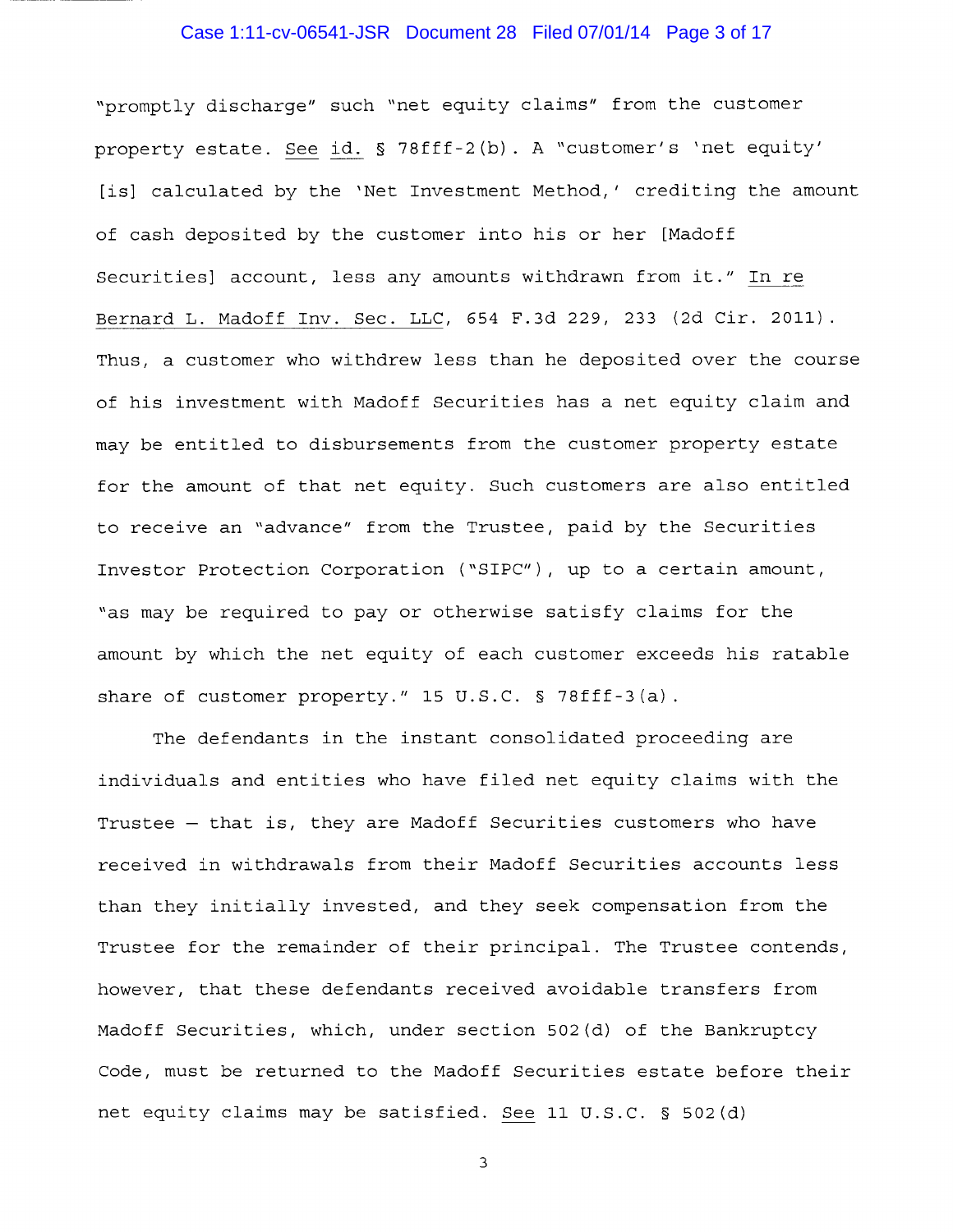#### Case 1:11-cv-06541-JSR Document 28 Filed 07/01/14 Page 4 of 17

(requiring courts to disallow "any claim of any entity from which property is recoverable  $. . .$  or that is a transferee of a transfer avoidable  $\ldots$  unless such entity or transferee has paid the amount . for which such entity or transferee is liable"). The Trustee has therefore refused to pay to these defendants either a SIPC advance or the interim distributions that has been made to other net equity claimants since this liquidation proceeding began.

To take one example, Cardinal Management, Inc., is a foreign investment fund that was a customer of Madoff Securities before its collapse. See Deel. of Jeff E. Butler dated July 13, 2012 ("Butler Deel."), Ex. 1, (Complaint in Picard v. Cardinal Mgmt., Inc., Adv. Pro. No. 10-4287 ("Cardinal Compl.")),  $\P$  $[$  18, 20, No. 12 Misc. 115, ECF No. 233-1 (S.D.N.Y. July 13, 2012). Between July 2005 and December 2008, Cardinal invested approximately \$124 million with Madoff Securities and withdrew over \$28 million. Cardinal Compl.  $\P$ 90; Butler Deel., Ex. 2. After Madoff Securities entered into liquidation, Cardinal filed a net equity claim with the Trustee for the difference between what it invested and what it withdrew. Cardinal Compl.  $\parallel$  100. In November 2010, however, the Trustee filed an avoidance action against Cardinal seeking to avoid and recover the \$28 million Cardinal received.<sup>1</sup> See id.  $\P\P$  102-62. The Trustee

 $1$  In this Opinion and Order, the Court takes no position as to whether the Trustee is entitled to pursue any or all of his avoidance and recovery claims against Cardinal. The only question in the instant proceeding is whether, assuming that the Trustee has valid avoidance and recovery claims against a defendant, he may also state a claim for disallowance under section 502(d).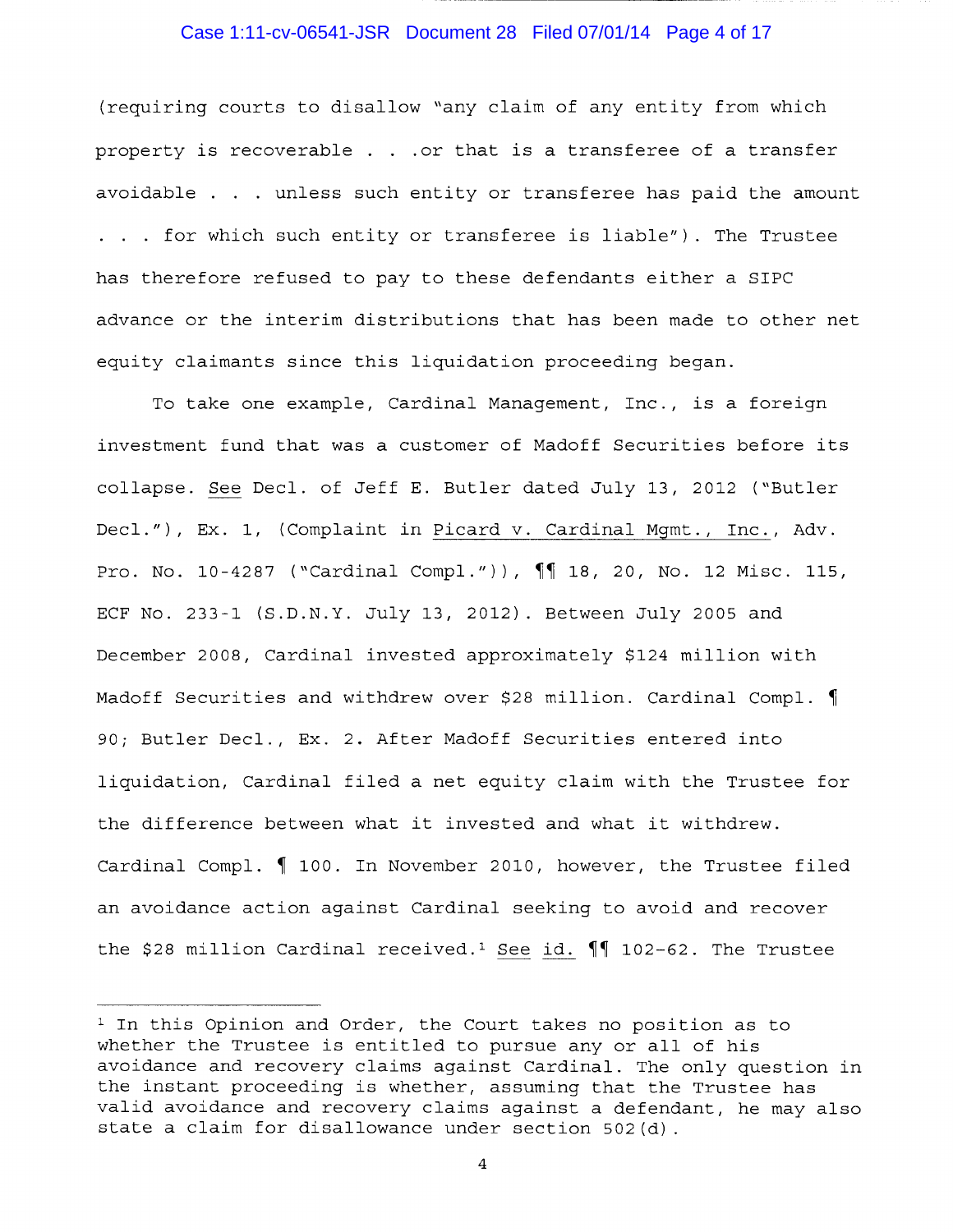## Case 1:11-cv-06541-JSR Document 28 Filed 07/01/14 Page 5 of 17

alleges, inter alia, that Cardinal failed to act in good faith in investing in and receiving transfers from Madoff Securities, and therefore the Trustee contends that he may avoid and recover the entirety of any fraudulent transfers received by Cardinal in the two years prior to Madoff Securities' collapse. See Cardinal Compl.  $\P\P$ 40-44; 11 U.S.C. § 548(c) (allowing a transferee to retain a fraudulent transfer to the extent the transferee "gave value to the debtor in exchange for such transfer" if the transferee took the transfer "in good faith"). In addition to asserting avoidance and recovery claims, the Trustee included a count for "disallowance of customer claims" pursuant to section 502(d), alleging that Cardinal "is the recipient of transfers of [Madoff Securities] property which are avoidable and recoverable," and that Cardinal has not "returned the Transfers to the Trustee." Cardinal Compl.  $\int$  165. Because of this claim for disallowance, Cardinal has not received a SIPC advance or any payments of customer funds.

Cardinal and the other consolidated defendants have moved to dismiss the Trustee's disallowance counts against them. The defendants also moved to withdraw the reference to the Bankruptcy Court, which the Court granted with respect to the question of whether SIPA is incompatible with section 502(d) and requires the dismissal of the Trustee's claims for disallowance of customer net equity claims. See Order at 3, No. 12 Misc. 115, ECF No. 155 (S.D.N.Y. June 1, 2012). The Court received consolidated briefing on this issue from the defendants, the Trustee, and SIPC, and heard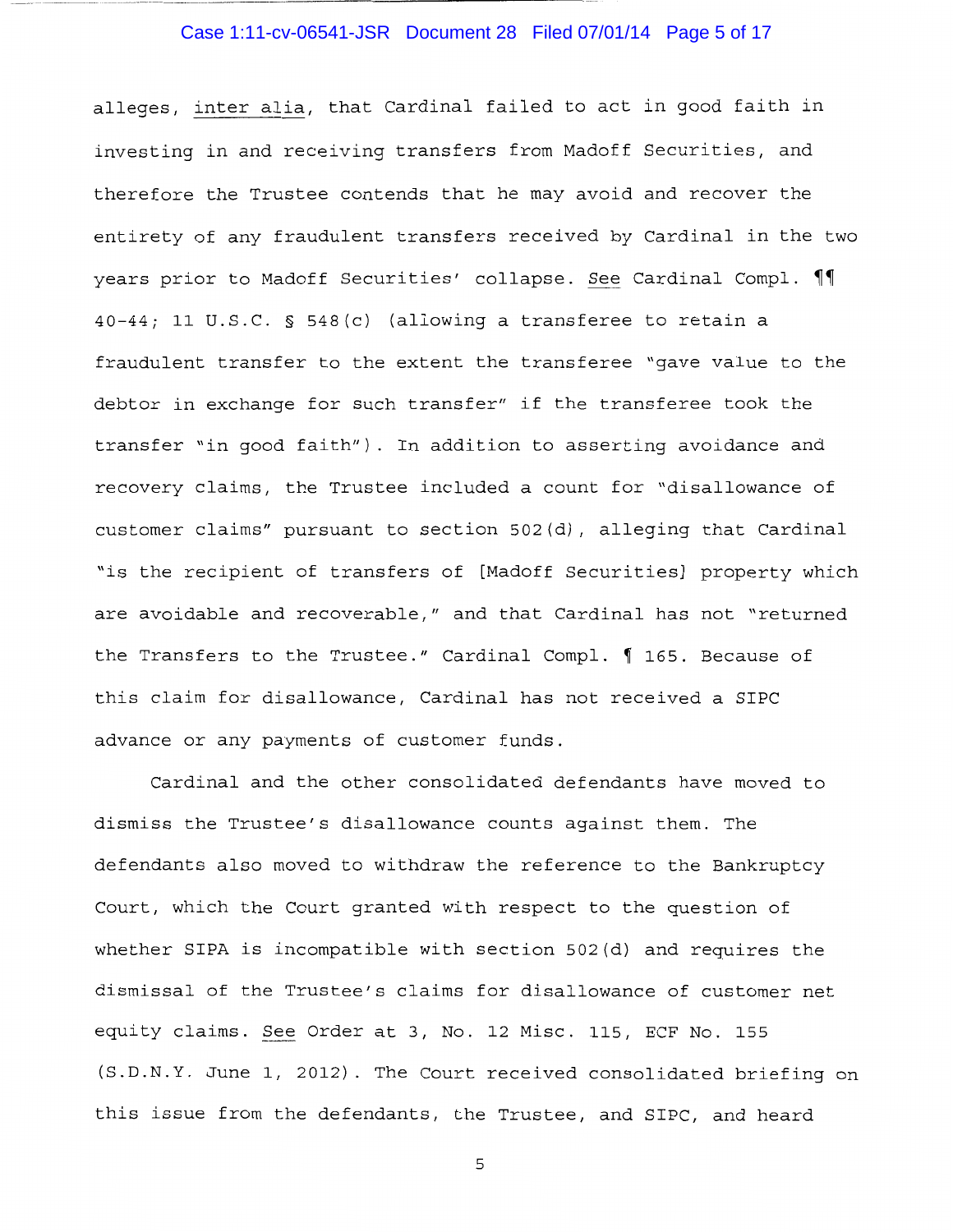## Case 1:11-cv-06541-JSR Document 28 Filed 07/01/14 Page 6 of 17

oral argument on October 9, 2012. In a "bottom-line" Order, the Court held that SIPA does not preclude the application of section 502(d) to customer claims against the Madoff Securities estate. See Order, No. 12 Misc. 115, ECF No. 435 (S.D.N.Y. Feb. 12, 2013). This Opinion and Order explains the reasons for that decision and directs further proceedings relating thereto to be returned to the Bankruptcy Court.

As an initial matter, as noted in the Court's bottom-line Order, this Court stated in Picard v. Katz, 462 B.R. 447, 456 (S.D.N.Y. 2011), that section 502(d) "is overridden in the context of a SIPA trusteeship by section 78fff-2 of SIPA." The consolidated defendants thus argue that the Court has already determined that section 502(d) does not apply in any adversary proceedings arising out of the Madoff Securities liquidation, and collateral estoppel and the "law of the case" doctrine preclude the Trustee from relitigating this issue here. The Court disagrees.

Collateral estoppel precludes re-litigation of issues previously decided against a party when "(1) the identical issue was raised in a previous proceeding; (2) the issue was actually litigated and decided in the previous proceeding; (3) the party had a full and fair opportunity to litigate the issue; and (4) the resolution of the issue was necessary to support a valid and final judgment on the merits." Ball v. A.O. Smith Corp., 451 F.3d 66, 69 (2d Cir. 2006) (internal quotation marks omitted). Although Katz did address the conflict between section 502(d) and SIPA, however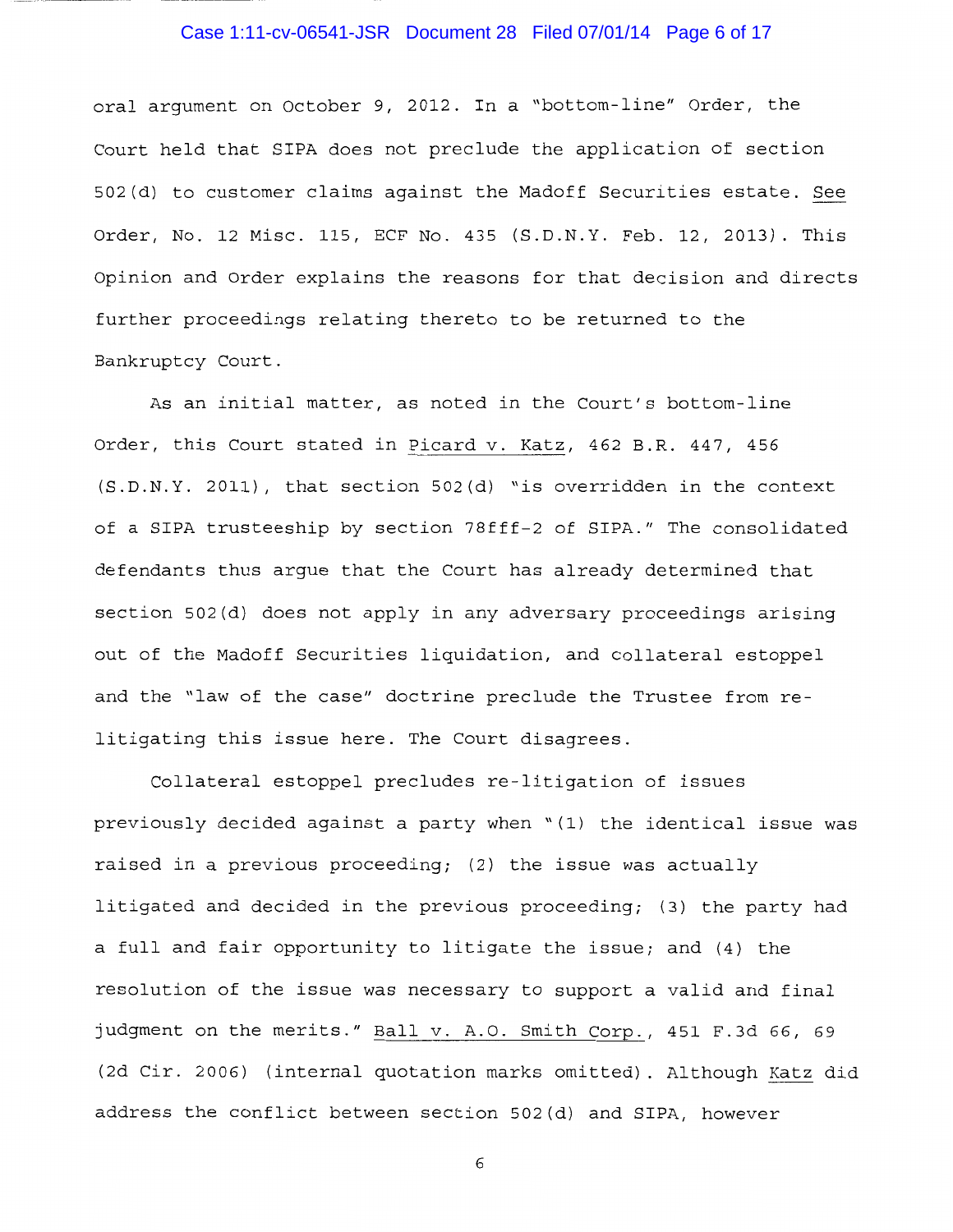## Case 1:11-cv-06541-JSR Document 28 Filed 07/01/14 Page 7 of 17

briefly, this issue was at best minimally litigated in the course of the Katz proceeding: argumentation on this point was limited to a few sentences in each party's otherwise extensive submissions to the Court. Cf. Chi. Truck Drivers, Helpers & Warehouse Union (Indep.) Pension Fund v. Century Motor Freight, Inc., 125 F.3d 526, 530 (7th Cir. 1997) (finding that an issue was not actually litigated for purposes of collateral estoppel in part because of "the sparsity of discussion on the . . issue" and "the rather late emergence of the issue at the reply brief stage"). Moreover, the question of the conflict between section 502(d) and SIPA is purely a question of statutory interpretation - an area in which courts are hesitant to apply collateral estoppel. See, e.g., Envtl. Def. v. EPA, 369 F.3d 193, 203 (2d Cir. 2004) (refusing to apply collateral estoppel because, "where pure questions of law  $-$  unmixed with any particular set of facts - are presented to a court, the interests of finality and judicial economy may be outweighed by other substantive policies" (quoting United States v. Alcan Aluminum Corp., 990 F.2d 711, 719 (2d Cir. 1993)). Under these circumstances, the Court finds the application of collateral estoppel principles to this question to be unwarranted.

Furthermore, it is firmly established that the law of the case doctrine "is a discretionary rule of practice and generally does not limit a court's power to reconsider an issue." In re PCH Assocs., 949 F.2d 585, 592 (2d Cir. 1991). Importantly, the doctrine "does not apply if the court is 'convinced that its prior decision is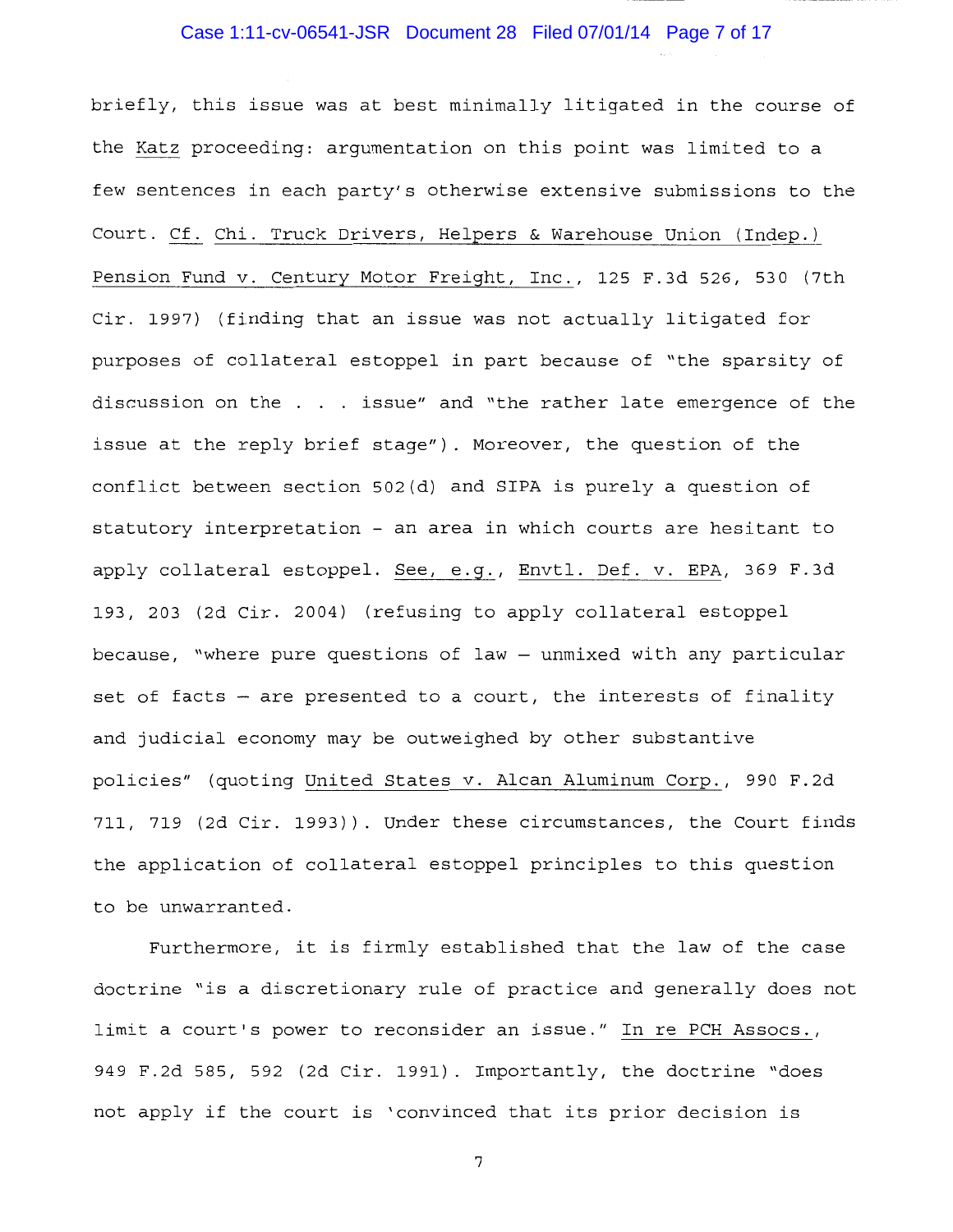# Case 1:11-cv-06541-JSR Document 28 Filed 07/01/14 Page 8 of 17

clearly erroneous and would work a manifest injustice.'" Pepper v. United States, 131 S. Ct. 1229, 1250-51 (2011) (brackets omitted) (quoting Agostini v. Felton, 521 U.S. 203, 236 (1997)). Here, reconsideration of the Court's prior decision is warranted to this limited extent, given the minimal briefing of the section 502(d) issue in that case and because, in light of the fuller briefing now before the Court, the Court is persuaded that its brief prior statement on this point was incorrect.

Accordingly, the Court turns to the parties' contentions on the merits of this issue. The defendants first contend that section 502(d) does not apply to claims filed under SIPA section 78fff-2(a) (2) under a strict reading of section 502's statutory language. According to the defendants' theory, section 502(a) provides for allowance of claims, "proof of which is filed under section 501" of the Bankruptcy Code, the statutory provision under which a prepetition creditor may file a proof of claim with a bankruptcy estate. 11 U.S.C. § 502(a). Section 502(d) in turn applies "[n]otwithstanding subsections (a) and (b) of this section," suggesting that section 502(d) is likewise limited to claims filed under section 501. A customer net equity claim in a SIPA liquidation is not a claim filed under section 501, argue the defendants, as net equity claims are filed under SIPA section 78fff-2(a)(2). Therefore, under the defendants' reading of section 502, SIPA net equity claims are not eligible for disallowance under section 502(d).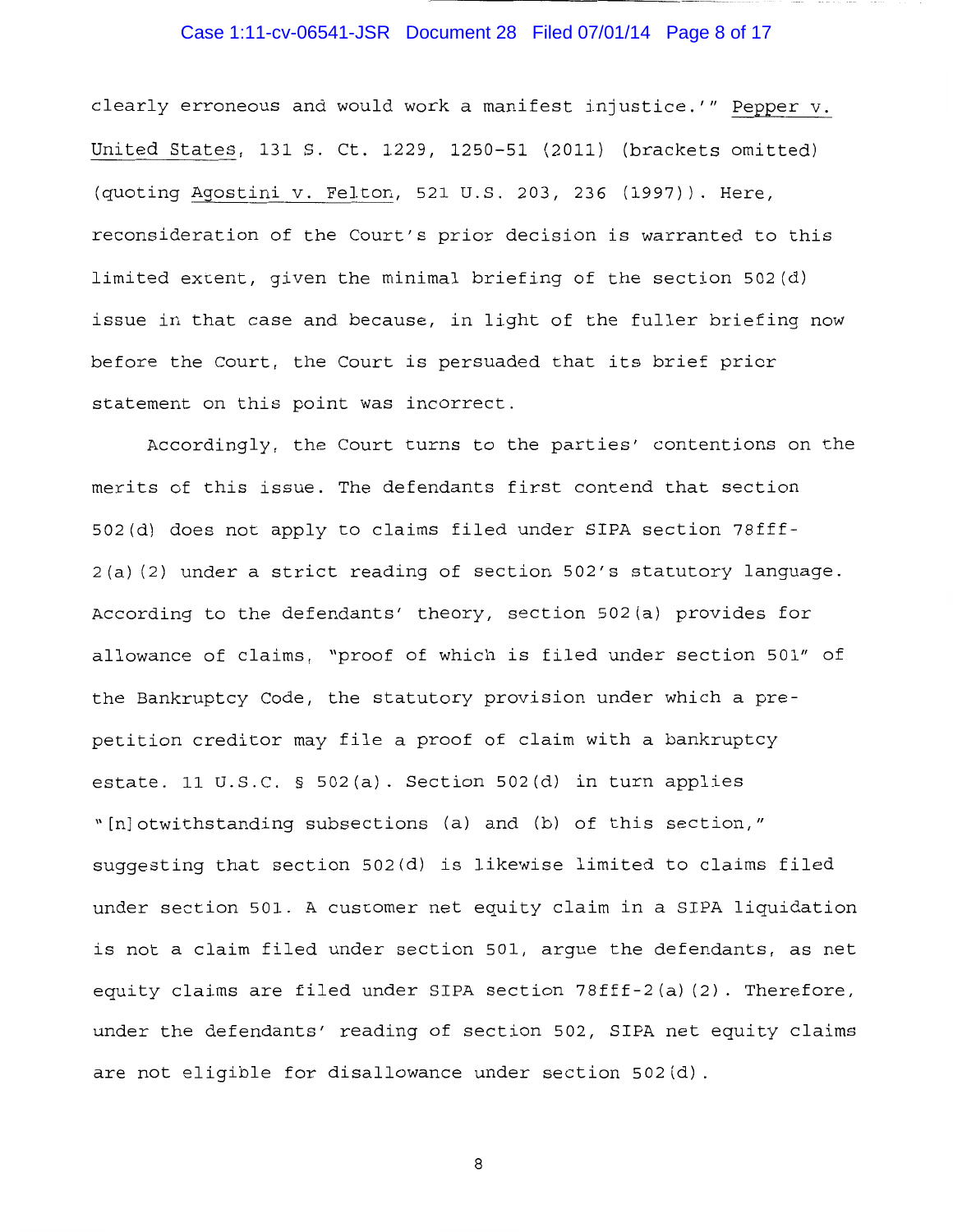## Case 1:11-cv-06541-JSR Document 28 Filed 07/01/14 Page 9 of 17

The Second Circuit relied in part on similar reasoning in finding that section 502(d) does not provide for disallowance of post-petition claims for administrative expenses under section 503 of the Bankruptcy Code. See In re Ames Dep't Stores, Inc., 582 F.3d 422, 430 (2d Cir. 2009) (per curiam) ("The plain language thus introduces section 502(d) as an exception to the automatic allowance of proofs of claims under sections 502(a) and (b), and suggests that the subsection's scope is limited to that process and does not extend to claims allowable under section 503."). However, the Second Circuit did not focus solely on this technical distinction. Rather, it looked to, for example, the "structure and context" of the relevant provisions, noting that section 503 creates an independent procedure for the allowance of administrative expenses under section 503 that differs in significant ways from the allowance of creditor claims under sections 501 and 502. See id. at 429. The Ames Court also placed significant weight on the difference between prepetition and post-petition claims, see id. at 429-31, for which Congress sought to achieve different goals, see id. at 431 ("[M]ore importantly, the Bankruptcy Code gives a higher priority to requests for administrative expenses than to prepetition claims in order to encourage third parties to supply goods and services on credit to the estate, to the benefit of all of the estate's creditors.").

Although SIPA section 78fff-2 is not expressly included within the purview of section 502(a) and (b) of the Bankruptcy Code, that alone is insufficient to exclude customer net equity claims under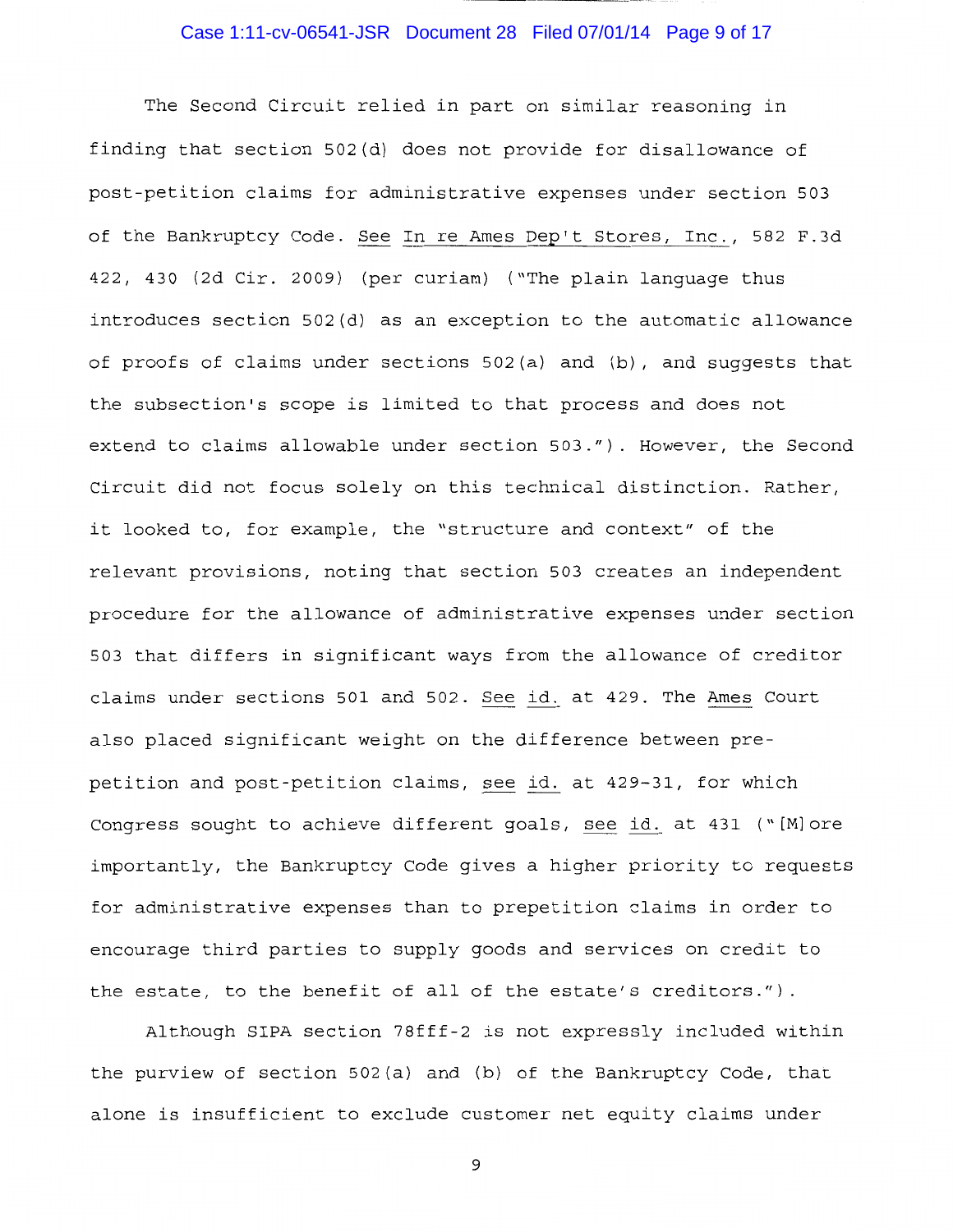## Case 1:11-cv-06541-JSR Document 28 Filed 07/01/14 Page 10 of 17

SIPA from section 502(d) 's reach. It is, in some sense, unsurprising that section 78fff-2 is not enumerated in section 502(a): SIPA is external to the Bankruptcy Code, even as it borrows from the powers and structures of that Code. See 15 U.S.C. § 78fff (b) (providing that "liquidation proceeding shall be conducted in accordance with, and as though it were being conducted under" the Bankruptcy Code) . Starting from the assumption that the Bankruptcy Code's provisions apply absent any indication to the contrary, therefore, the Court reads SIPA's provisions in pari materia with the Bankruptcy Code to determine how customer net equity claims should be treated.

Overlaying SIPA onto the Bankruptcy Code, it is clear that claims brought under SIPA section 78fff-2 are substantively more analogous to creditor claims brought under section 501 of the Bankruptcy Code than they are to claims for administrative expenses under section 503. A statement of claim in a SIPA proceeding is the functional equivalent of a proof of claim in a bankruptcy case: in both cases a trustee has the right to contest a claim, and claims are ultimately resolved by a court. Indeed, to the extent that SIPA otherwise fails to detail the mechanics of the claims process, courts have looked to section 502 of the Bankruptcy Code for guidance, suggesting that these two schemes are generally consistent. See, e.g., SIPC v. Stratton Oakmont, Inc., 229 B.R. 273, 279 (Bankr. S.D.N.Y. 1999) (citing section 502(b) in determining whether an objected-to claim in a SIPA liquidation should be allowed). And, significantly, net equity claims under SIPA section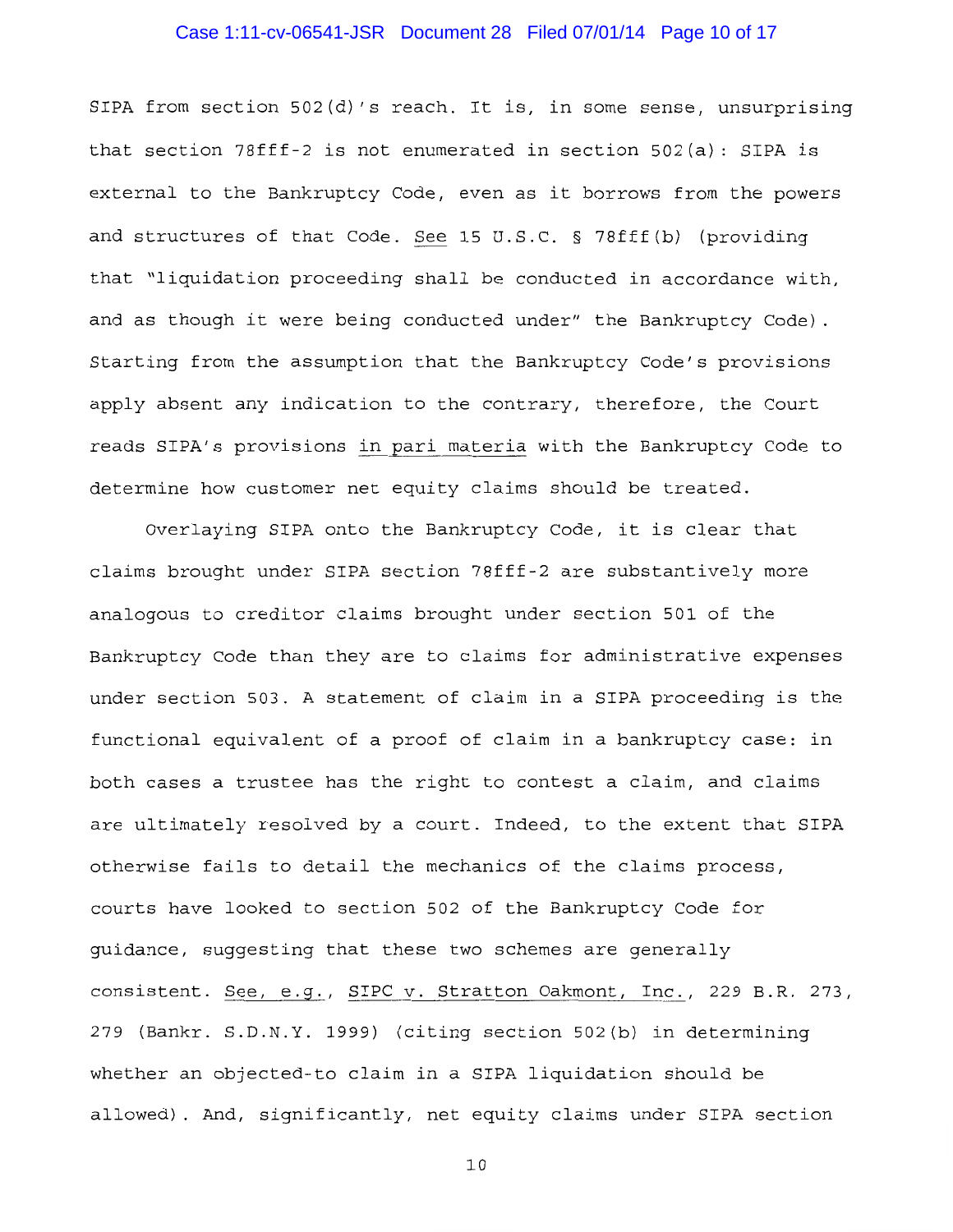## Case 1:11-cv-06541-JSR Document 28 Filed 07/01/14 Page 11 of 17

78fff-2 are pre-petition creditor claims, similar to section 501, not post-petition expenses under section 503, which suggests that Ames's central reasoning does not apply to SIPA customer claims. See Ames, 582 F.3d at 430 ("[S]ection 502(d), like sections 502(a) and (b), ordinarily applies only to prepetition claims.").

Accordingly, in the absence of a conflict between SIPA and section 502(d), section 502(d) applies to customer claims brought under SIPA section 78fff-2. See 15 U.S.C. § 78fff (b) (incorporating chapter five of the Bankruptcy Code, but only "[t]o the extent consistent with the provisions of this chapter"). It is to the defendants' asserted conflicts between SIPA and section 502(d) that the Court now turns. "A provision is 'inconsistent' with SIPA if it conflicts with an explicit provision of the Act or if its application would substantially impede the fair and effective operation of SIPA without providing significant countervailing benefits." SIPC v. Charisma Sec. Corp., 506 F.2d 1191, 1195 (2d Cir. 1974). Here, the defendants contend that disallowance of claims under section 502(d) conflicts with both SIPA's policy goals and its express statutory requirement that the Trustee must "promptly" pay out customer net equity claims.

The defendants point to a number of SIPA's provisions that require the Trustee to "promptly . . . distribute customer property and . . otherwise satisfy net equity claims of customers." 15 U.S.C. § 78fff(a)(1)(B) (setting forth SIPA's statutory goals); see, e.g., 15 U.S.C. § 78fff-2(b) ("After receipt of a written statement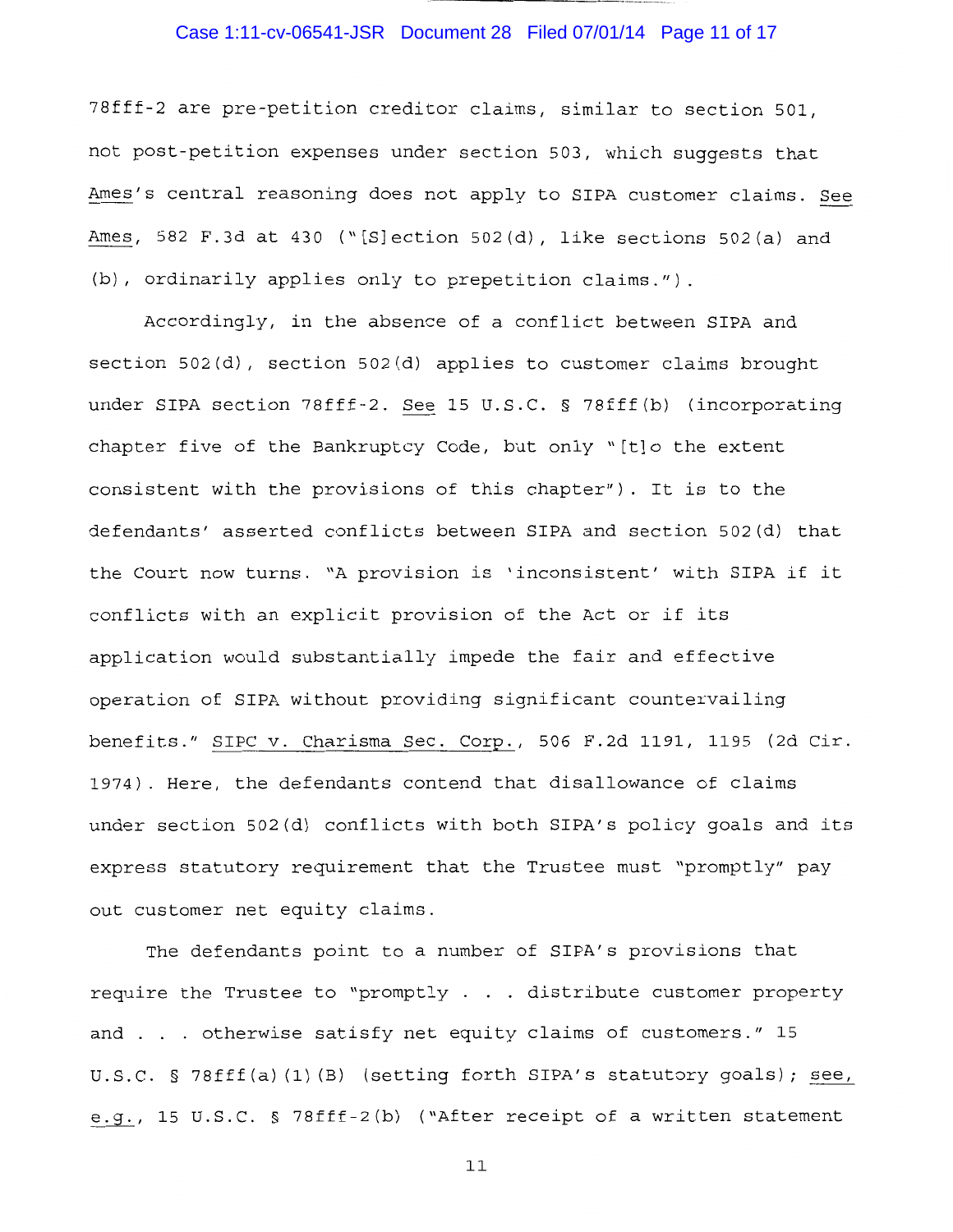# Case 1:11-cv-06541-JSR Document 28 Filed 07/01/14 Page 12 of 17

- ------------------------

of claim . . . , the trustee shall promptly discharge . . . all obligations of the debtor to a customer relating to, or net equity claims based upon, securities or cash, by  $\ldots$  the making of payments to or for the account of such customer  $\ldots$  insofar as such obligations are ascertainable from the books and records of the debtor or are otherwise established to the satisfaction of the trustee." (emphasis supplied)); 15 U.S.C. § 78fff-3(a) ("In order to provide for prompt payment and satisfaction of net equity claims of customers of the debtor, SIPC shall advance to the trustee such moneys, not to exceed \$500,000 for each customer, as may be required to pay or otherwise satisfy claims for the amount by which the net equity of each customer exceeds his ratable share of customer property  $\ldots$  . . . " (emphasis supplied)). The defendants arque that SIPA's emphasis on the prompt payment of customer net equity claims stands in direct conflict with disallowance of those same customers' claims under section 502(d), which prohibits payment of net equity claims until after the defendants' liability for avoidable transfers is adjudicated and paid. In particular, the defendants contend that SIPA's provisions speak in mandatory terms  $-$  e.g., "shall promptly discharge" - that conflict with section  $502(d)$ 's equally mandatory "shall disallow" language. See Ames, 582 F.3d at 430 ("[T]he mandatory terms in which section 503(b) is drafted, requiring courts to allow requests for administrative expenses, suggest a conflict with section 502(d) 's equally mandatory disallowance of claims.").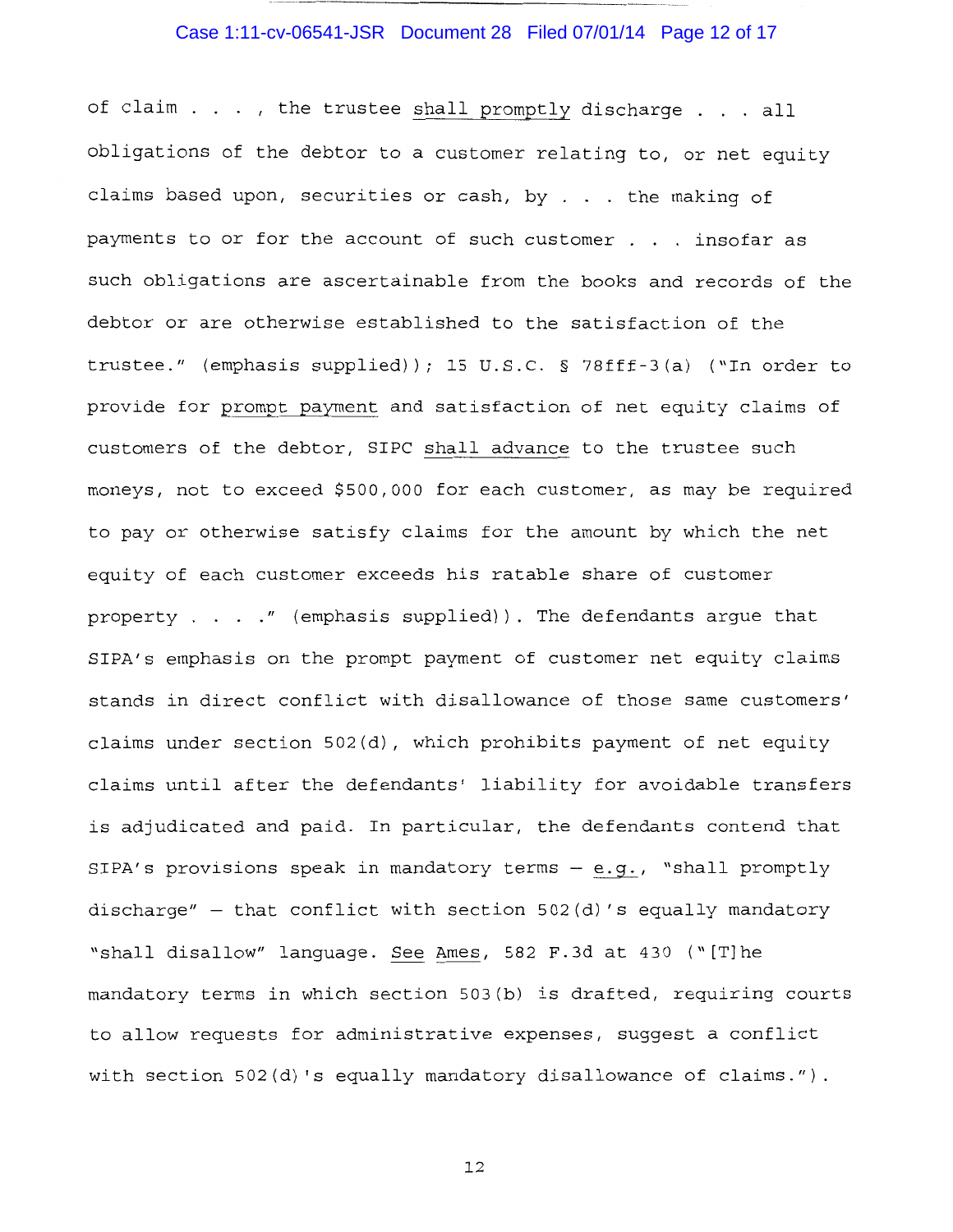## Case 1:11-cv-06541-JSR Document 28 Filed 07/01/14 Page 13 of 17

This supposed conflict, however, is not as clear as the contradiction identified in Ames between section 503(b) - which states that administrative expenses "shall be allowed" after notice and a hearing  $-$  and section 502(d). That is, the Trustee's obligation under SIPA to "promptly" make net equity payments is not inherently incompatible with the temporary disallowance provided for by section 502(d). One can imagine a reading of "prompt" that means merely that the Trustee may not delay in disbursing each customer's net equity claim once that claim is fully and finally determined. To the extent that adjudication and payment of avoidance claims may affect the final calculation of a given customer's net equity, section 502(d) does not unduly delay the Trustee's payment of that customer's net equity claim.

More fundamentally, section 502(d) functions as an ordering provision. Its fundamental logic is that the estate should receive the property due to it before a liable creditor of the estate may obtain payment on its own claims. See Matter of Davis, 889 F.2d 658, 661 (5th Cir. 1989) ("The legislative history and policy behind Section 502(d) illustrates that the section is intended to have the coercive effect of insuring compliance with judicial orders."). The same interest in coercing compliance with court orders remains in the context of a SIPA liquidation as it does in an ordinary bankruptcy, and the Court perceives no logic in SIPA (or the securities laws in general, for that matter) that undermines that basic rule of bankruptcy procedure. Indeed, at the liquidation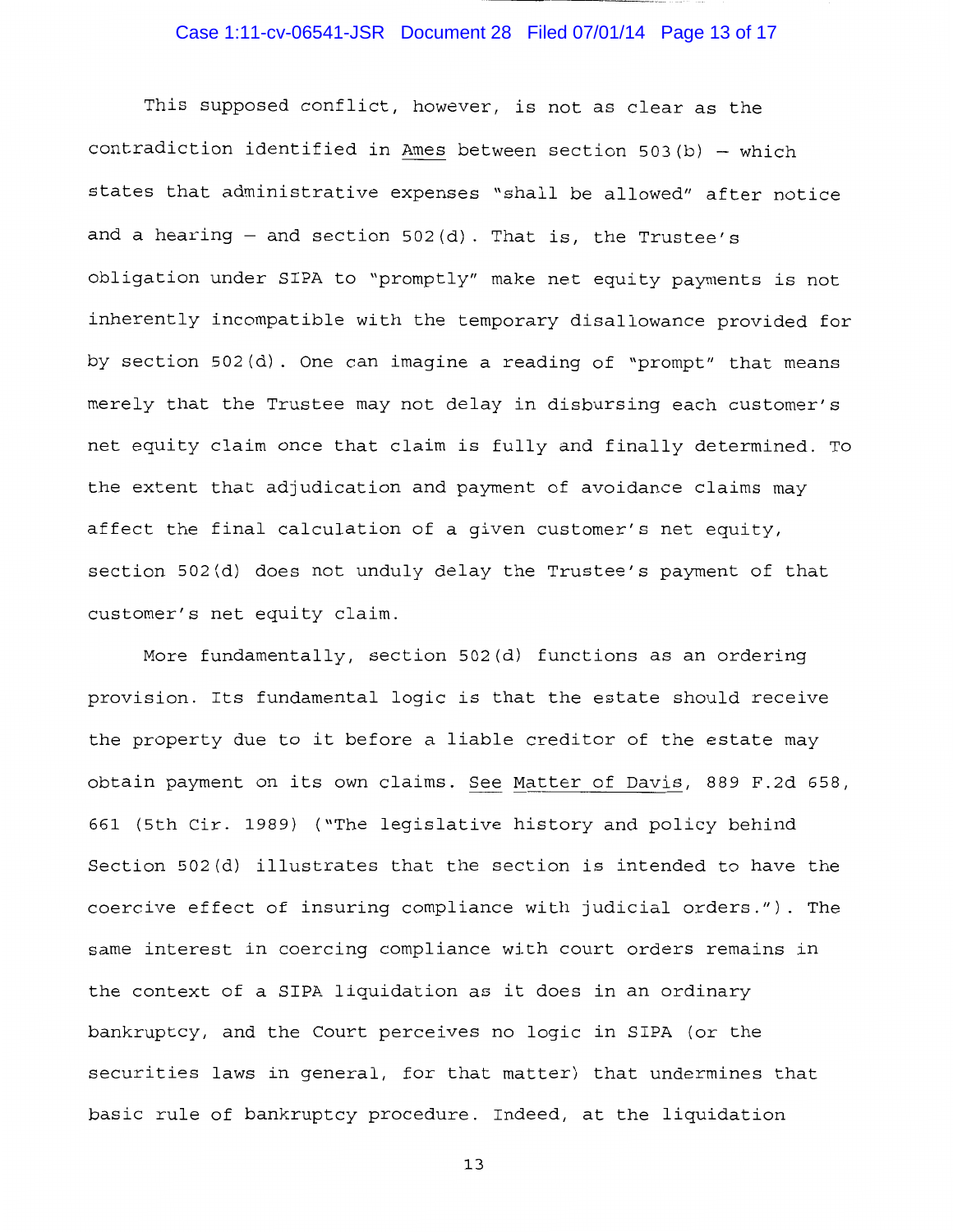#### Case 1:11-cv-06541-JSR Document 28 Filed 07/01/14 Page 14 of 17

stage, it would be inequitable to allow customers who effectively owe money to their fellow customers to be permitted to retain those funds and at the same time receive payments from the estate, especially where it seems unlikely that customer net equity claims will be satisfied in full.

That SIPA does not envision such a scheme is illustrated by section  $78fff-2(c)$  (2), which provides that "[t] he trustee shall deliver customer name securities to or on behalf of a customer of the debtor entitled thereto if the customer is not indebted to the debtor." 15 U.S.C. § 78fff-2 $(c)$  (2) (emphasis supplied). This provision suggests that customers entitled to receive specifically identifiable securities receive treatment similar to that which section 502(d) provides for creditors. Moreover, this provision shows that even though one of SIPA's statutory purposes is the delivery of customer name securities "as promptly as possible after the appointment of a trustee," 15 U.S.C. § 78fff(a) (1), such prompt delivery may be delayed under SIPA when a customer owes a debt to the estate. To the extent that SIPA allows for the delay of the return of actual securities to customers of a broker-dealer  $-$  a concern at the heart of SIPA's protections - it would make little sense that SIPA would sub silentio preclude such a delay of the return of customer funds more generally. <sup>2</sup>

<sup>&</sup>lt;sup>2</sup> This Court previously found that section  $78fff-2(c)(3)$ , which deems customers to be creditors of the estate "the laws of any State to the contrary notwithstanding," conflicts with section 502(d). See Katz, 462 B.R. at 456. Having engaged in further review of this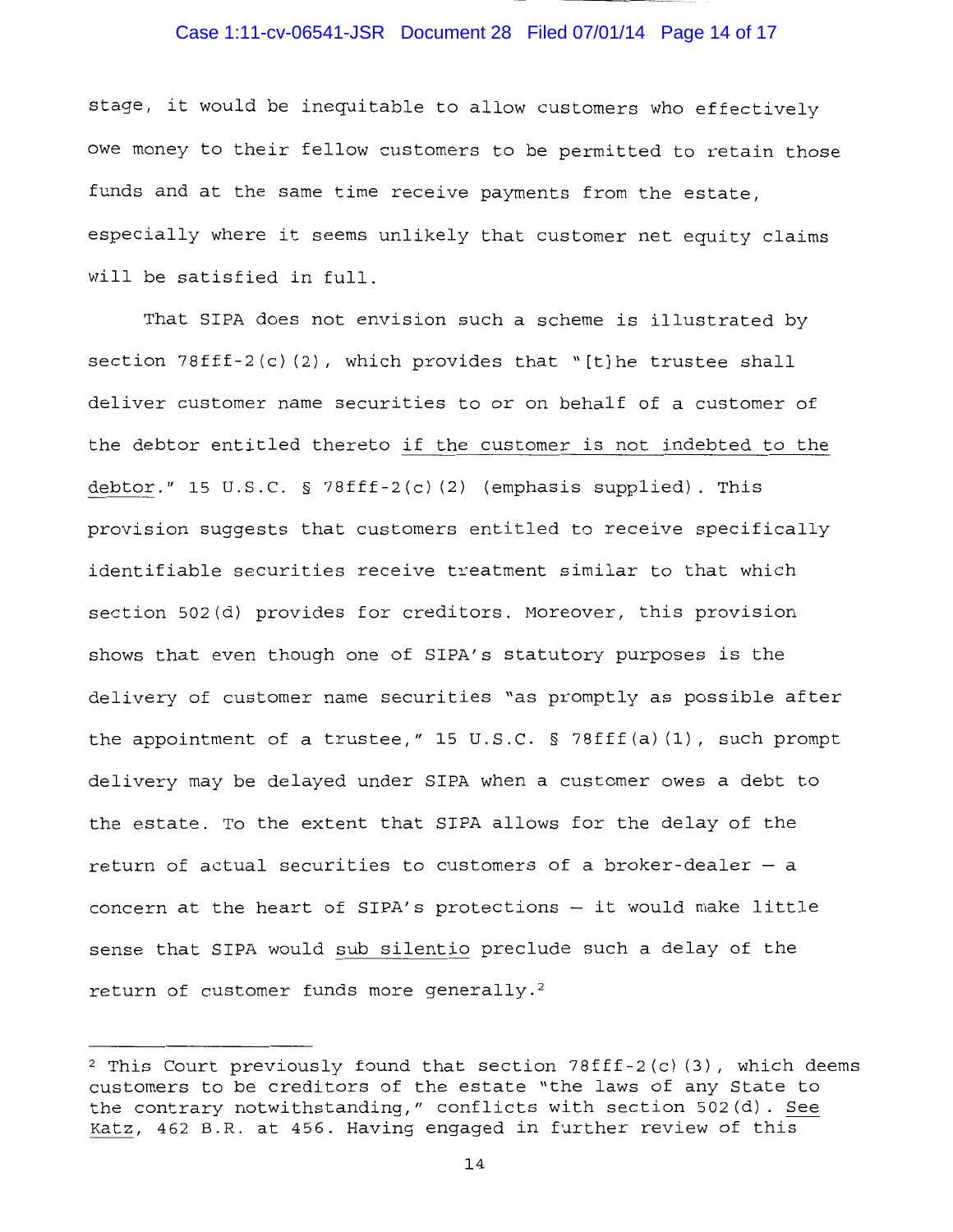#### Case 1:11-cv-06541-JSR Document 28 Filed 07/01/14 Page 15 of 17

Alternatively, the defendants seek refuge in the expressio unius est exclusio alterius canon of statutory construction. See United States v. Smith, 499 U.S. 160, 167 (1991) ("Where Congress explicitly enumerates certain exceptions . . . , additional exceptions are not to be implied, in the absence of evidence of a contrary legislative intent." (internal quotation marks omitted)). They note that SIPA contains a list of "conditions" and "exceptions" to the payment of net equity claims and SIPC advances. See 15 U.S.C. § 78fff-2 (b) ("Any payment or delivery of property pursuant to this subsection may be conditioned upon the trustee requiring claimants to execute, in a form to be determined by the trustee, appropriate receipts, supporting affidavits, releases, and assignments . . "); id. § 78fff-3 (a) (1) - (5) (setting out exceptions and limitations on the receipt of SIPC advances). According to the defendants, the existence of these express exceptions indicates that any conditions not included on such lists - including the return of avoided transfers to the estate - should not be read into SIPA.

However, the expressio unius canon applies poorly to the face of SIPA. The provisions at issue do not provide a list of, for example, statutory provisions that create exceptions to SIPA's

statutory language, the Court now concludes that section 78fff-2 (c) (3) merely creates a legal fiction that permits the Trustee to pursue transfers of customer property to customers under the avoidance provisions of the Bankruptcy Code. See, e.g., 11 U.S.C. § 547(b) (1) (requiring that a transfer avoidable as a preference be made "to or for the benefit of a creditor"). This provision thus raises no issue with respect to section 502(d).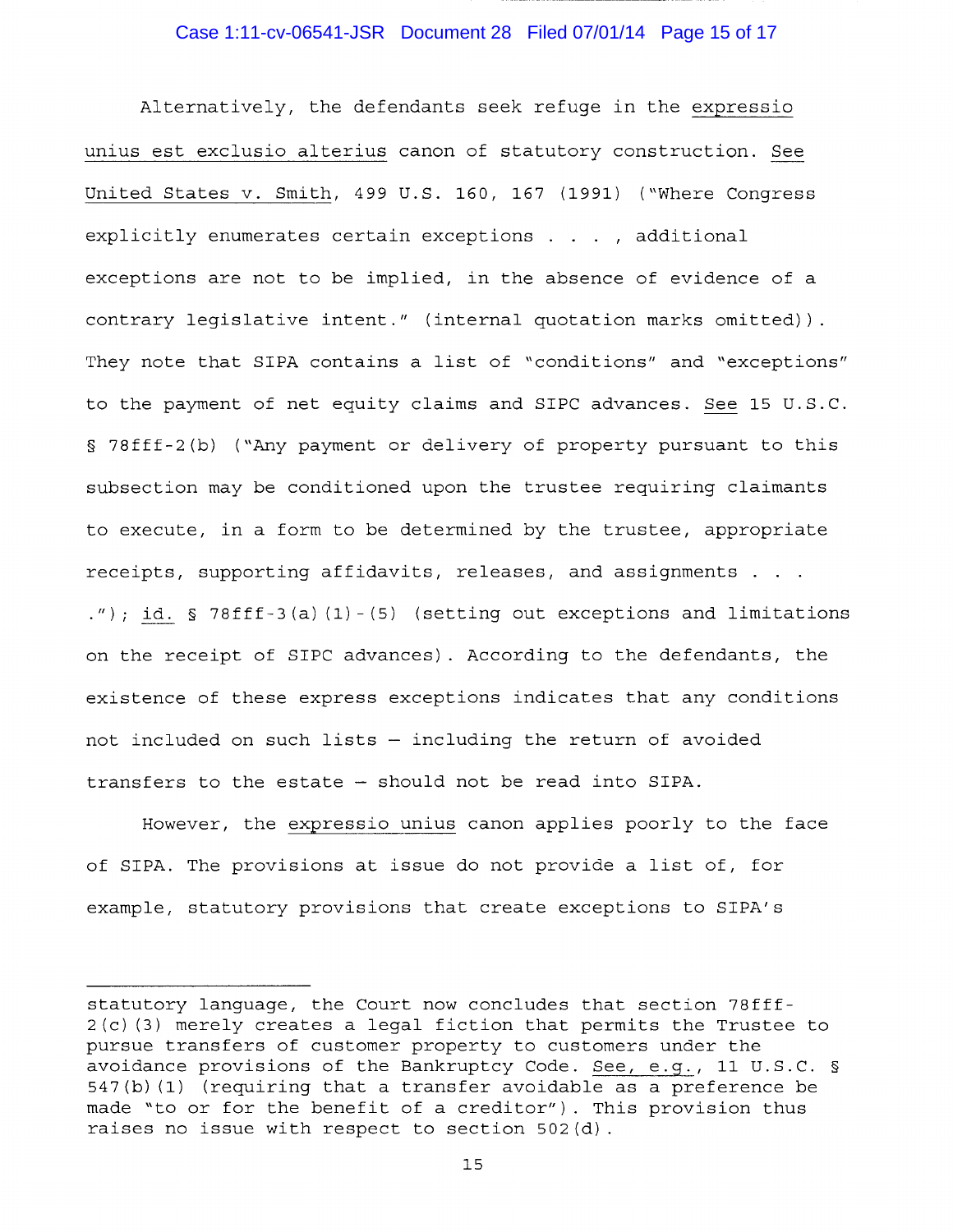# Case 1:11-cv-06541-JSR Document 28 Filed 07/01/14 Page 16 of 17

prompt payment requirement and that exclude section 502(d) from their ranks. Section 78fff-2(b) 's limitations relate only to the mechanics of filing an approved claim, not to the overarching scheme of the bankruptcy proceeding as a whole. Likewise, section 78fff-3 (a) 's exceptions focus on the categories of customers who are never eligible for a SIPC advance, not the conditions under which such an advance may be withheld temporarily. Since SIPA otherwise incorporates chapter five of the Bankruptcy Code, it would make little sense to apply the expressio unius canon to preclude the application of section 502(d) without a clearer indication that Congress intended to do so.

Finally, the defendants contend that the equities weigh against the application of section 502(d) in these proceedings because disallowance of customer claims double-counts customer withdrawals: first, against their net equity calculation, and second, as the basis of a disallowance claim against them. However, assuming that the defendants eventually do return any transfers for which they are liable to the estate, they would at that point likely be entitled to a recalculation of their net equity claim, erasing any potential double-counting. See 11 U.S.C. § 502(h). And, in any case, "[w]hat the Bankruptcy Code provides" and SIPA does not preclude, "a judge cannot override by declaring that enforcement would be 'inequitable.'" Sunbeam Products, Inc. v. Chi. Am. Mfg., LLC, 686